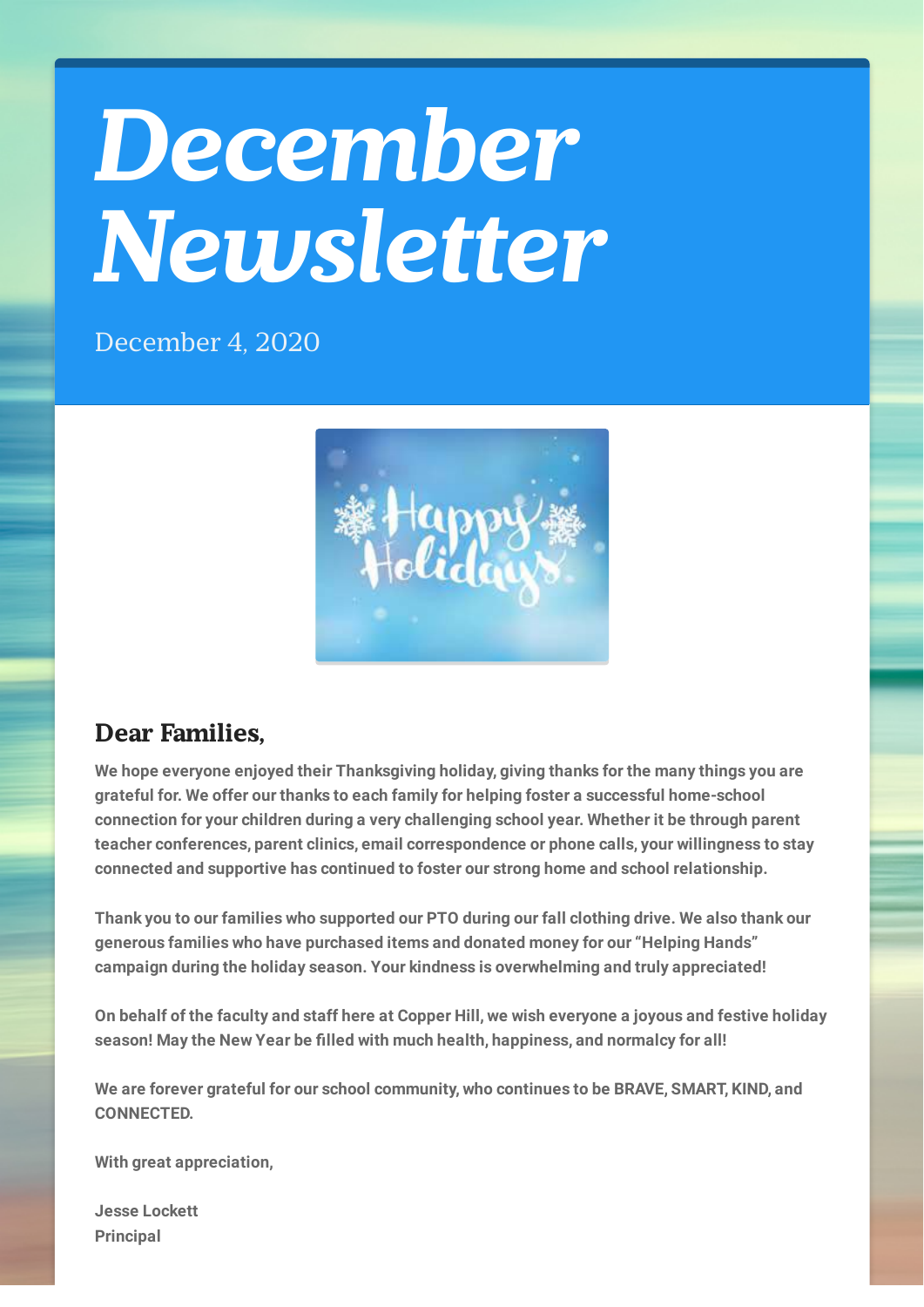

## **IMPORTANT PRINCIPAL NOTES AND REMINDERS**

- Please continue to read Dr. McGann's newsletters pertaining to the impact of COVID 19.
- Attendance:
	- Please continue to correspond with the office if your child is going to be absent from school. If your child is virtual or on their remote week, this is also important so that we can document accordingly.
	- During virtual learning, if your child is late to attend virtual classes, he/she will be marked tardy or early dismissal if they miss afternoon learning sessions.
- In order to maximize your child's educational success during virtual instruction, we recommend the following strategies and guidelines:
	- Please ensure that your child is working in an appropriate learning environment. The environment should have the fewest distractions possible and the device should be stationary on a stable surface. Students should come to class on time and with their learning materials ready.
	- Communicate with your child's teacher individually outside of instructional time if you have questions or concerns. Please avoid interrupting live instruction.
	- All anticipated absences, late arrivals, or early departures from the virtual classroom should be communicated by a parent/guardian to the homeroom/remote teacher.
- Virtual/Remote Substitutes
	- If a remote learning teacher is absent, then students may receive live instruction from a substitute, a Copper Hill staff member, or asynchronous (not live) instruction/lesson.
	- Notification will come from the school, and/or teacher, that there will be a modification to the facilitation of the lesson.
	- Your patience and understanding is greatly appreciated.
- Continue to dress your child in layers of clothing, as we will continue to go outside for physical education and mask breaks during the winter months.
- Please continue to complete health screening each morning your child is attending in-person learning by **7:30 AM**.

Your continued support and flexibility is greatly appreciated!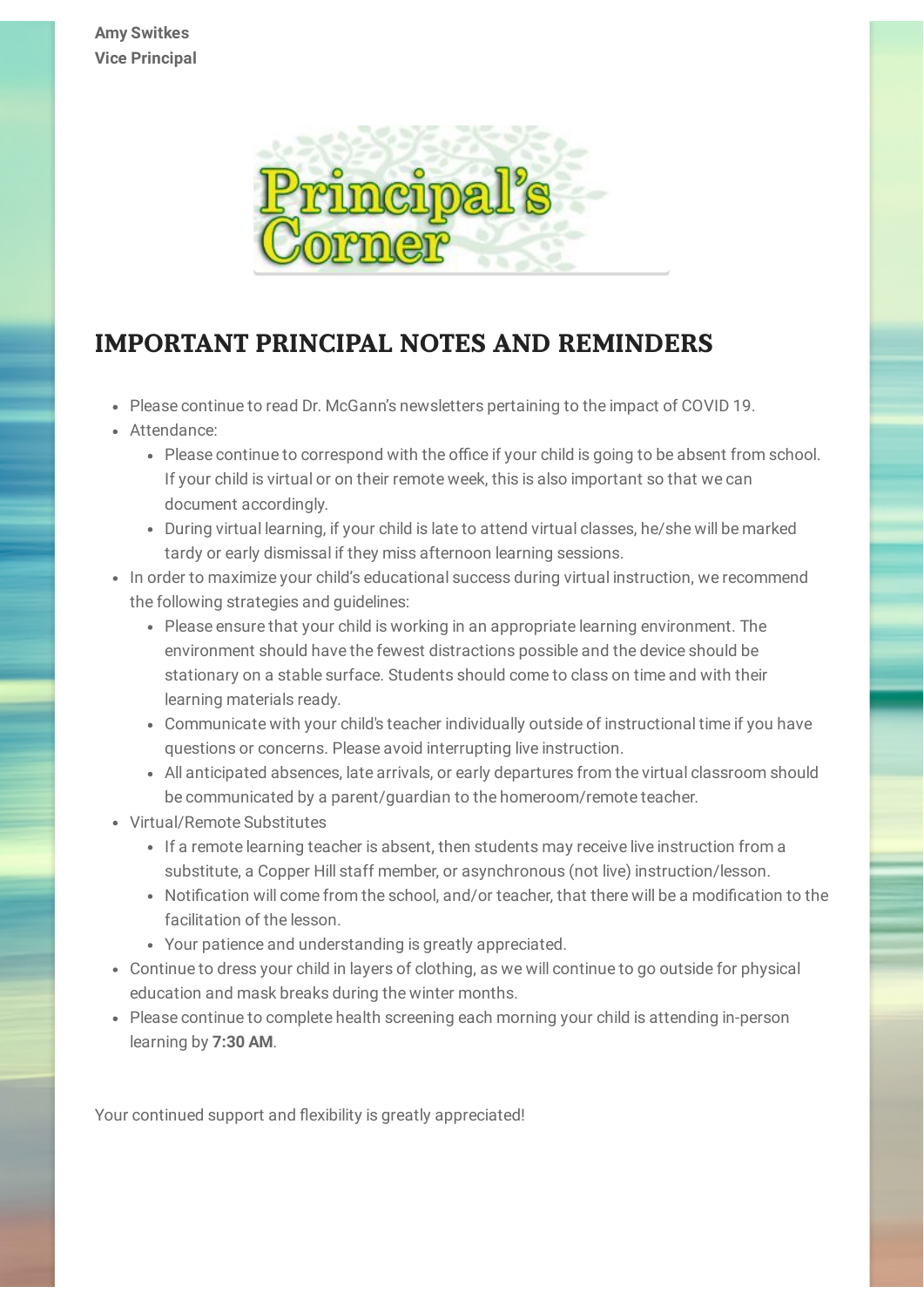



## **Teacher of the Year and ESP of the Year!**

Congratulations to Mrs. Susan Stillwell, Copper Hill Teacher of the Year!! Congratulations to Ms. Terry Calabrese, Educational Services Professional! We are so proud of you both!!